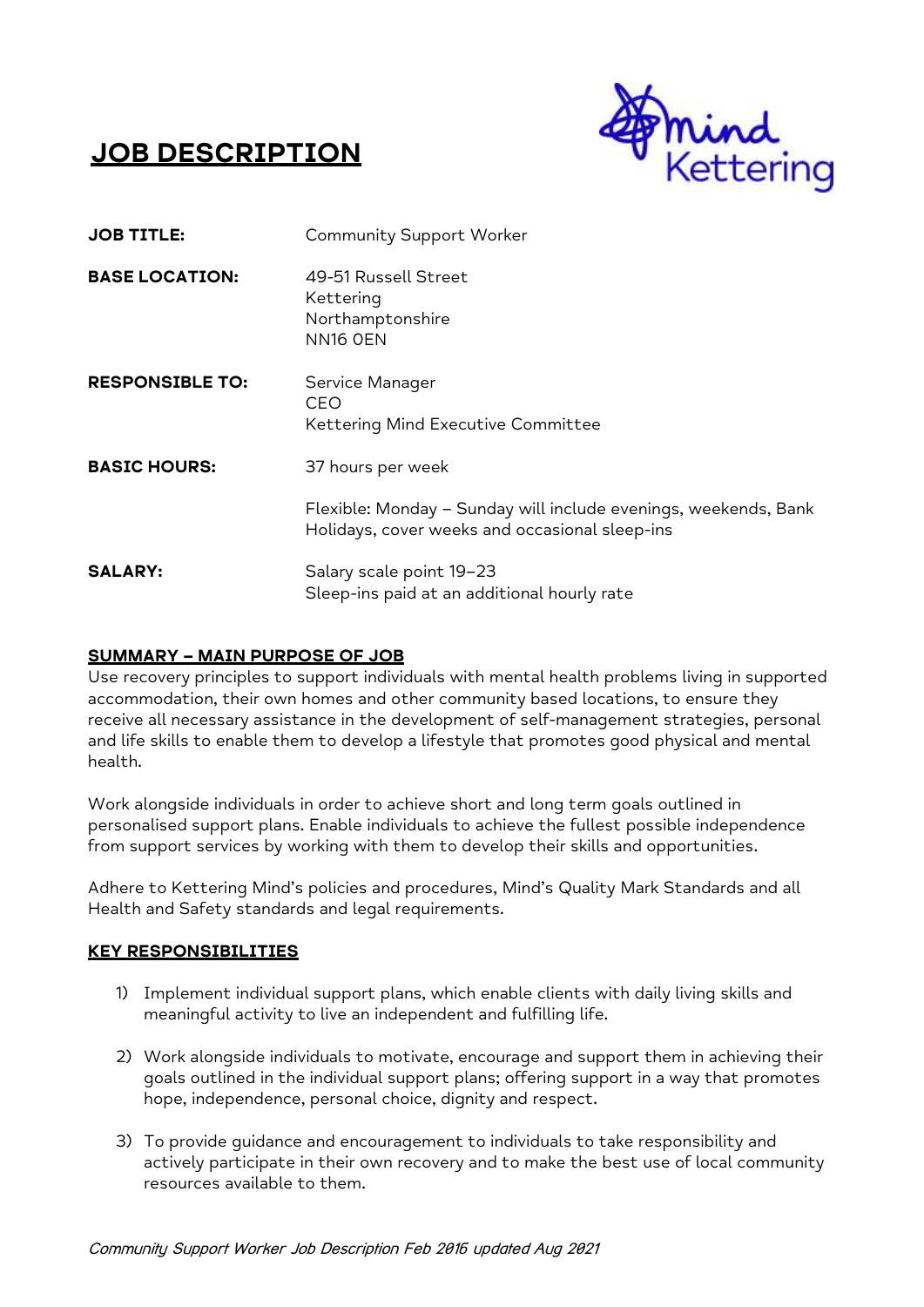- 4) To support individuals to develop self-management strategies, personal and life skills to enable them to grow in self-confidence and attain greater independence.
- 5) Ensure that client files are kept up to date and all information is recorded in a timely, respectful and accurate manner, adhering to all policies, procedures, relevant legislation, codes of practice and contractual obligations.
- 6) Pro-actively promote social inclusion and independence by developing and maintaining knowledge of local agencies and community resources to support individuals to make full use of them.
- 7) Adhere to all safeguarding, risk management, risk assessment and lone working policies and procedures. Maintain high levels of awareness in relation to the health and safety of yourself, colleagues and clients at all times.
- 8) To use initiative and undertake responsible decision making as commensurate with the grading and level of responsibility of the post.
- 9) Ensuring that tasks are completed within specified timeframes and all information is shared between relevant internal and external parties; keeping the Service Manager Leader and Manager fully informed at all times.
- 10) To travel between different service locations in the county as necessary.

## **Team Working**

- 1) To work as part of a team to support the Service Manager and CEO in delivering a professional service.
- 2) To participate in team meetings and share relevant information with other team members when required.
- 3) In association with other team members to regularly review the effectiveness of the service in relation to service user's expressed needs and interests.
- 4) Work in line with the organisation's codes of practice and maintain good relationships internally and externally.
- 5) To work flexibly as part of a team on a rota based system, including cover weeks, evening, weekend, Bank Holiday shifts, and to provide cover for sleep-ins if required to ensure that service quality and provision is maintained at all times.

## **Support, Supervision & Training**

- 1) To undertake an induction and familiarisation programme at Kettering Mind.
- 2) To prepare for and participate in regular supervisions and annual appraisals.
- 3) Take ownership and responsibility to look after personal Mental Health and Well-Being.
- 4) Complete training and qualifications identified as necessary for the role, taking responsibility for own continual professional development.
- 5) To participate in policy reviews as appropriate.

#### Community Support Worker Job Description Feb 2016 updated Aug 2021